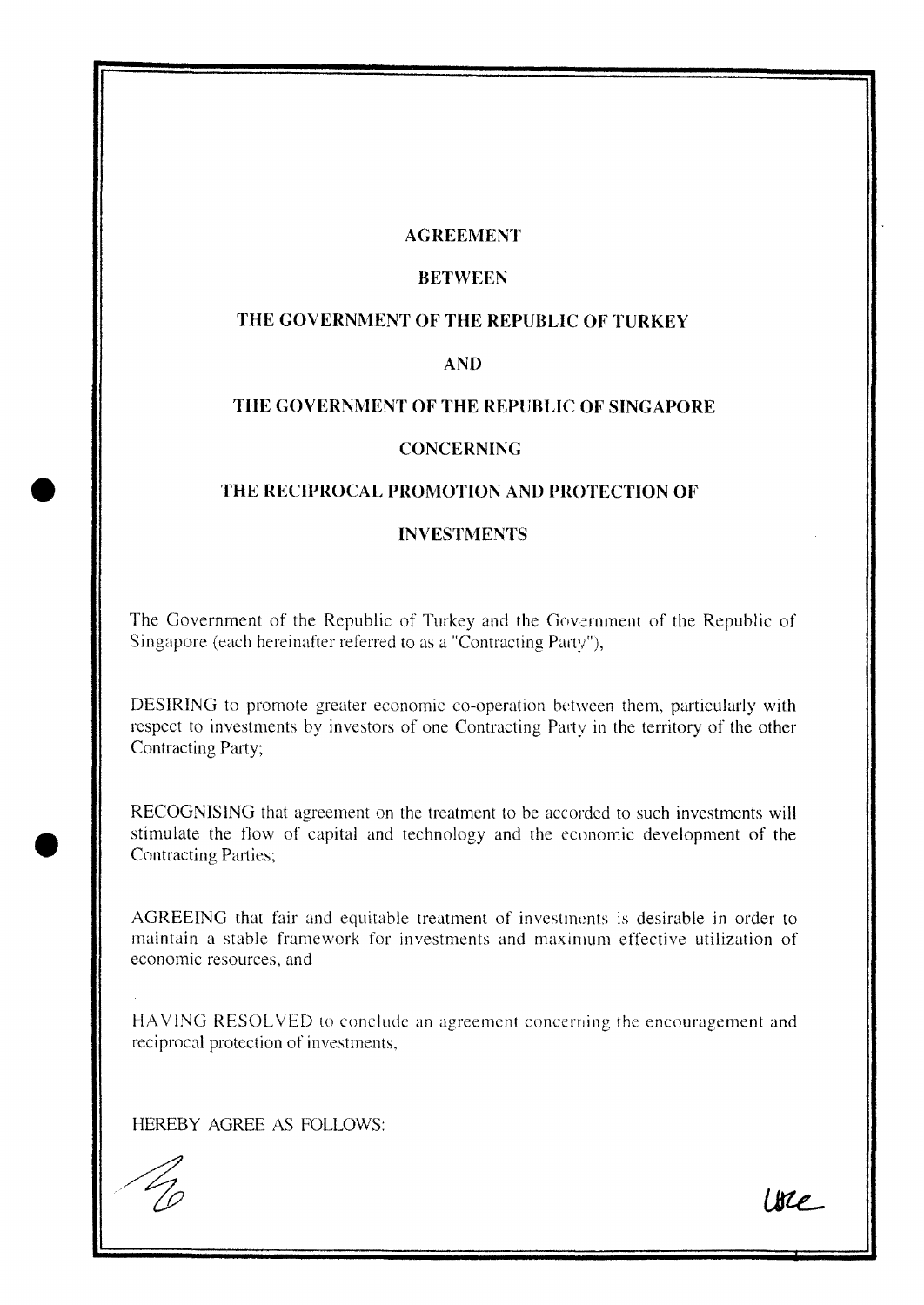### **DEFINITIONS**

For the purposes of this Agreement:

L The term "investor" means:

- (a) natural persons deriving their status as nationals of either Contracting Party according to its applicable law;
- (b) corporations, firms or business associations, or bodies incorporated or constituted under the law in force of either of the Contracting Parties.

2. The term "investment" means every kind of asset permitted by each Contracting Party in accordance with its laws and regulations, including, though not exclusively, any:

- (a) movable and immovable property and other property rights such as mortgages, liens or pledges;
- (b) shares and stocks, debentures and similar interests in companies.
- (c) claims to money or to any performance under contract having a financial value;
- (d) industrial and intellectual property rights such as copyright, patents, designs, trademarks, goodwill, know-how and any other similar rights; and
- (e) business concessions conferred by law or under contract, including any concession relating to natural resources.

The said term shall refer to all direct investments made in accordance with the laws and regulations applicable in the territory of the Contracting Party where the investments are made. The term "investment" shall cover all investments existing at the time of entry into force of this Agreement as well as those acquired thereafter.

3. The term "territory", in respect of each Contracting Party, means its land territory, territorial sea, as well as maritime areas over which it has jurisdiction or sovereign rights for the purpose of exploring, exploiting, conserving and managing natural resources, pursuant to international law.

4. The term "returns" means the amount yielded by an investment including in particular, though not exclusively, any profits, interest, capital gains, dividends, royalties or fees.

*S.* The term "freely convertible currency" means any 2urrency that is widely used to make payments in international transactions and widely traded in the international principal exchange markets.

Ure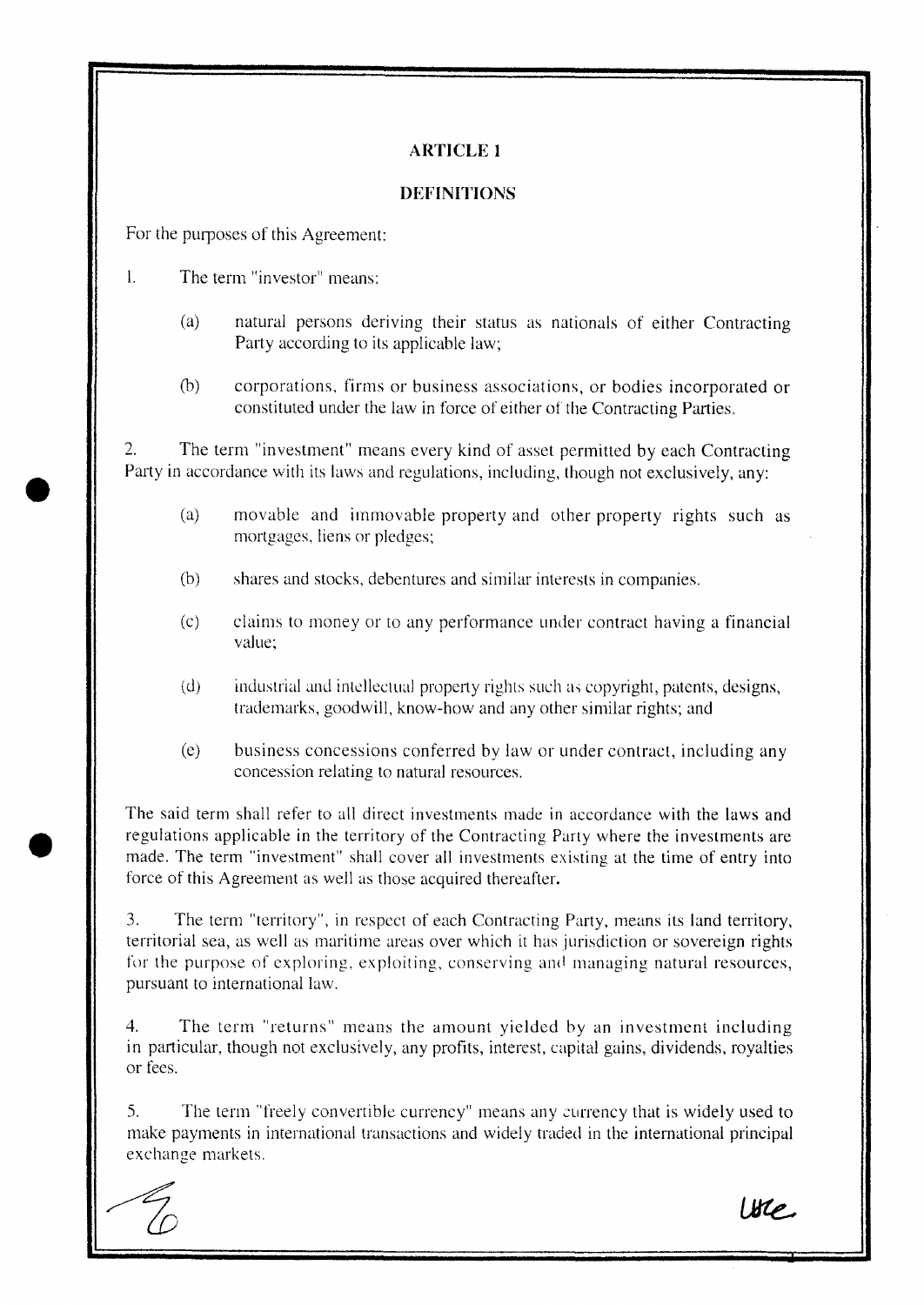6. The term " freely useable currency" means 'freely useable currency" as determined by the International Monetary Fund under its Articles of Agreement and any amendments thereto.

### **ARTICLE 2**

### **APPLICABILITY OF AGREEMENT**

This Agreement shall apply to investments made in the territory of one Contracting Party by investors of the other Contracting Party, in accordance with its national laws and regulations or specifically approved in writing by the designated competent authority, whether prior to, or after entry into force of the present Agreement. However this Agreement shall not apply to any disputes concerning an investment which arose, or any claim which was settled, before its entry into force.

# **ARTICLE 3**

### **PROMOTION AND PROTECTION OF INVESTMENTS**

1. Each Contracting Patty shall encourage and cr' *ite* favourable conditions for investors of the other Contracting Patty to invest in its territory.

2. Each Pany shall permit in its territory investments on a basis no less favourable than that accorded in similar situations to investments of investors of any third State, within the framework of its laws and regulations.

3. Investments made or approved under Ankle 2 shall be accorded fair and equitable treatment and protection in accordance with this Agreement.

4. The Contracting Parties shall within the framework of their national legislation give sympathetic consideration to applications for the entry and sojourn of natural persons of other Contracting Pany who wish to enter their territory in connection with the making and carrying through of an investment; the same shall apply to nationals of either Contracting Party or other personnel of the investor of a Contracting Party, who in connection with an investment wish to enter the territory of the other Contracting Party and sojourn there to take up employment. Applications to take up employment shall also be given sympathetic consideration.

Ure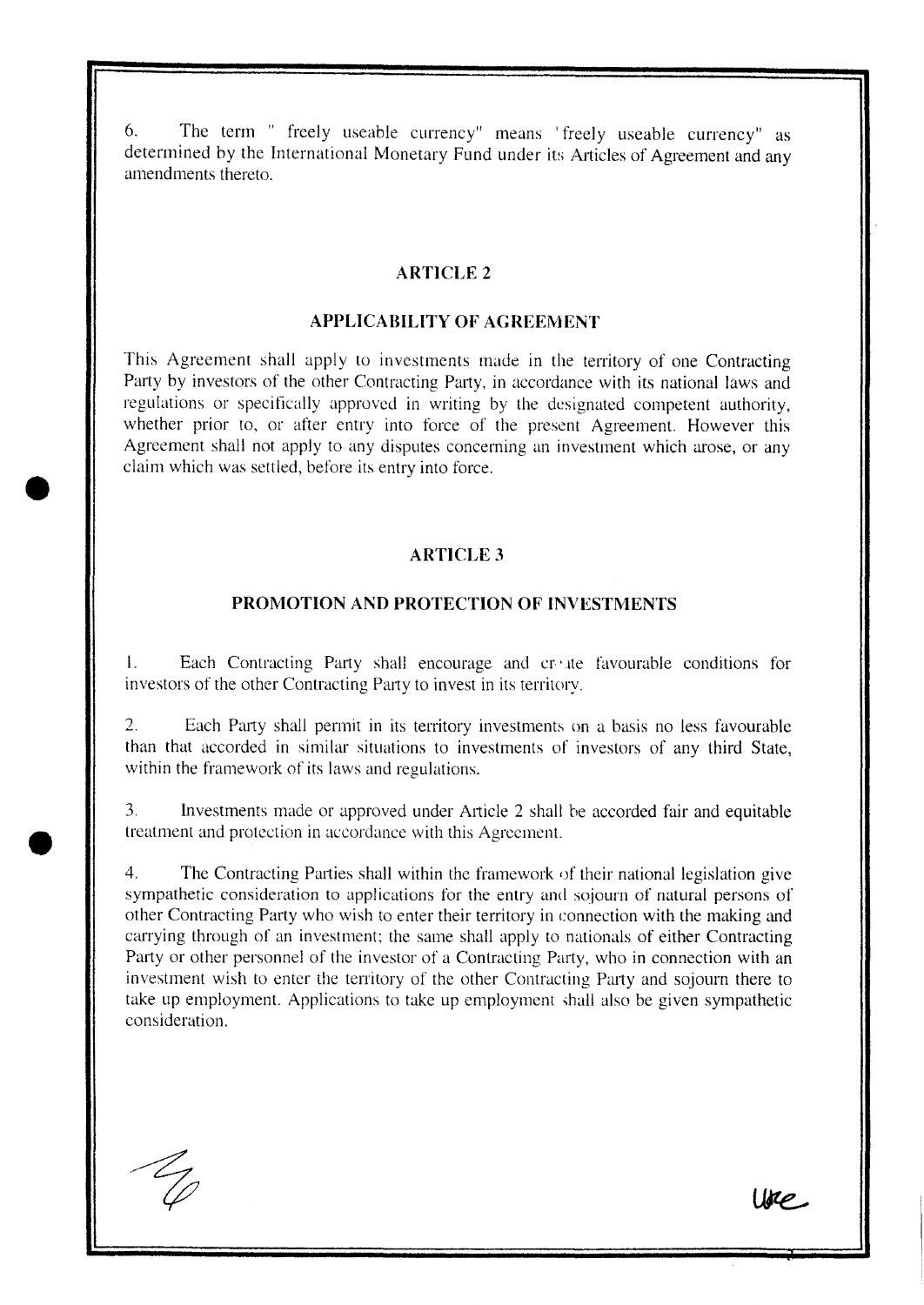### **TREA TMENT OF INVESTMENTS**

1. Each Contracting Party shall accord to investments made or approved in accordance with the provisions of Article 2 or returns f investors, treatment no less favourable than that accorded in similar situations to investments or returns of its investors in accordance with its laws and regulations, or to investments or returns of investors of any third State, whichever is the most favourable.

2. If a Contracting Party applies, pursuant to paragraph I, treatment less favorable than national treatment to made or approved investments of the other Contracting Party under Article 2, the other Contracting Party reserves the right to apply similar treatment to the investments of investors of the first Contracting Party. In this connection, the affected investors of the first Contracting Party shall have no right to resort to international arbitration as regards the treatment they received.

3. Neither Contracting Party shall, subject to its laws, in any way impair by arbitrary or unjustifiable measures the management, maintenance, use, enjoyment, extension, or disposal of such investments.

# **ARTICLES**

#### **EXCEPTIONS**

1. The provisions of this Agreement relating to the grant of treatment not less favourable than that accorded to the investors of any third State shall not be construed so as to oblige one Contracting Party to extend to investors of the other Contracting Patty the henefit of any treatment, preference or privilege resulting from any existing or future customs union, free trade arrangement (including any agreement designed to lead in future to a free trade area) or similar international agreement to which either of the Contracting Parties may become a party or any provision relating to land expropriation in investment guarantee agreements entered into by the Republic of Singapore prior to 1991.

2. The provisions of this Agreement shall not apply to matters of taxation in the territory of either Contracting Party.

•

•

line.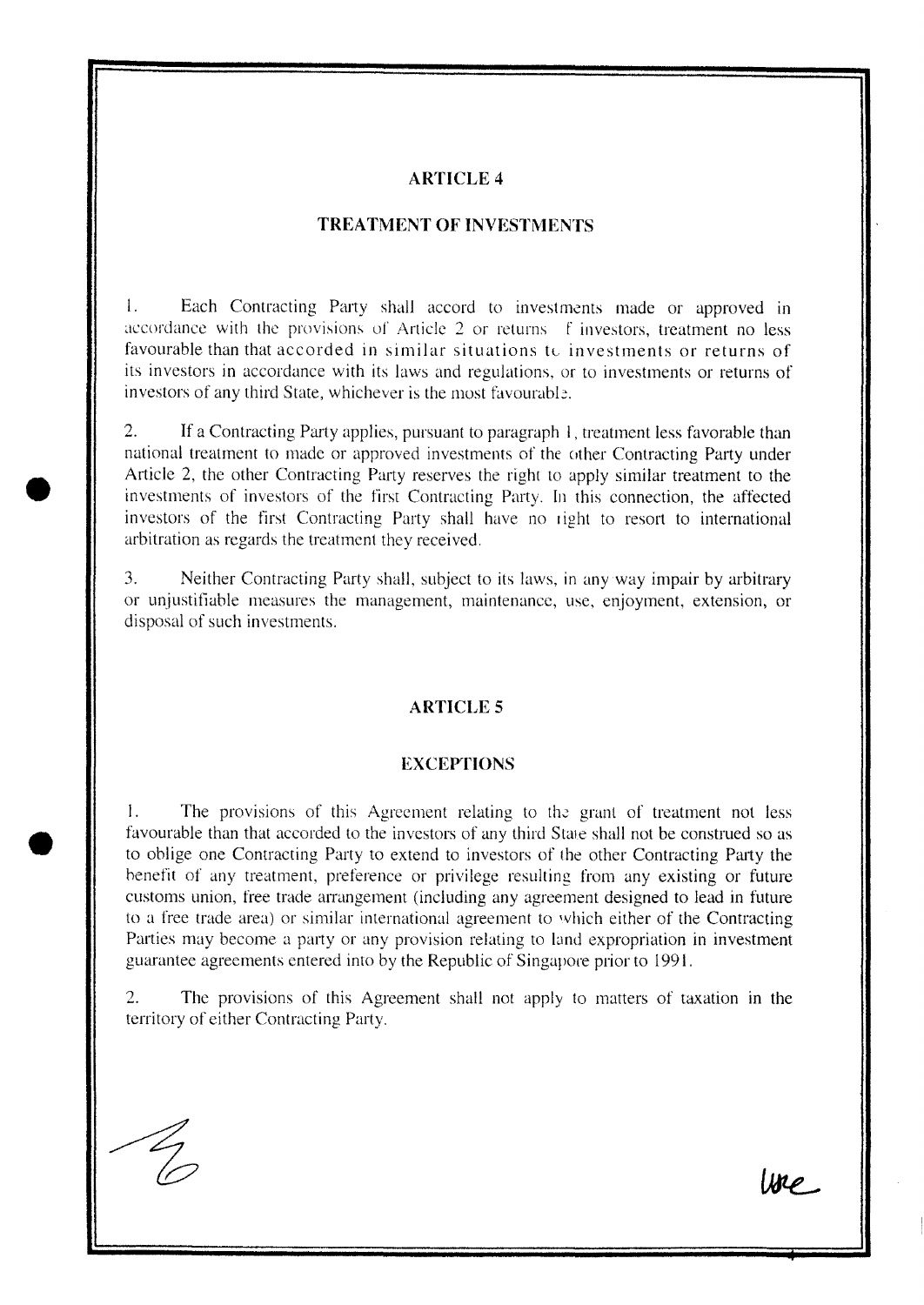#### **EXPROPRIATION**

1. Neither Contracting Party shall take any measure of expropriation, nationalization or other measures having effect equivalent to nationalization or expropriation (hereinafter referred to as "expropriation") against the investment of investors of the other Contracting Party unless the measures are taken for any purpose authorized by law, on a nondiscriminatory basis, in accordance with its laws and against compensation which shall be effectively realizable and shall be made without unreasonable delay. Such compensation, shall, subject to the laws of each Contracting Party, be the prarket value immediately before the expropriation. Any resulting compensation shall be freel  $\gamma$  convertible and transferable.

2. Any measure of expropriation or valuation may, at the request of the investor affected, be reviewed by a judicial or other independent authority of the Contracting Party taking the measure in the manner prescribed by its laws.

3. Where a Contracting Party expropriates the assets of a company which is incorporated or constituted under the laws in force in any )art of its own territory, and in which investors of the other Contracting Party own shares. it shall ensure that the provisions of paragraph 1 of this Article are applied to the extent necessary to guarantee compensation as specified therein to such investors of the other Contracting Party who are owners of those shares.

#### **ARTICLE 7**

#### **COMPENSATION FOR LOSSES**

Investors of either Contracting Party whose investments suffer losses in the territory of the other Contracting Party owing to war, insurrection, civil disturbance or other similar events shall be accorded by such other Contracting Party treatment, as regards restitution, indemnification, compensation or other settlement, if any, not less favourable than that which it accords to its own investors or to investors of ary third State, whichever is the most favourable treatment. Any resulting compensation shall be in accordance with laws and regulations of the host Contracting Party and be applied in the same manner to foreign and domestic investors. The compensation shall be freely convertible and transferable.

•

Ure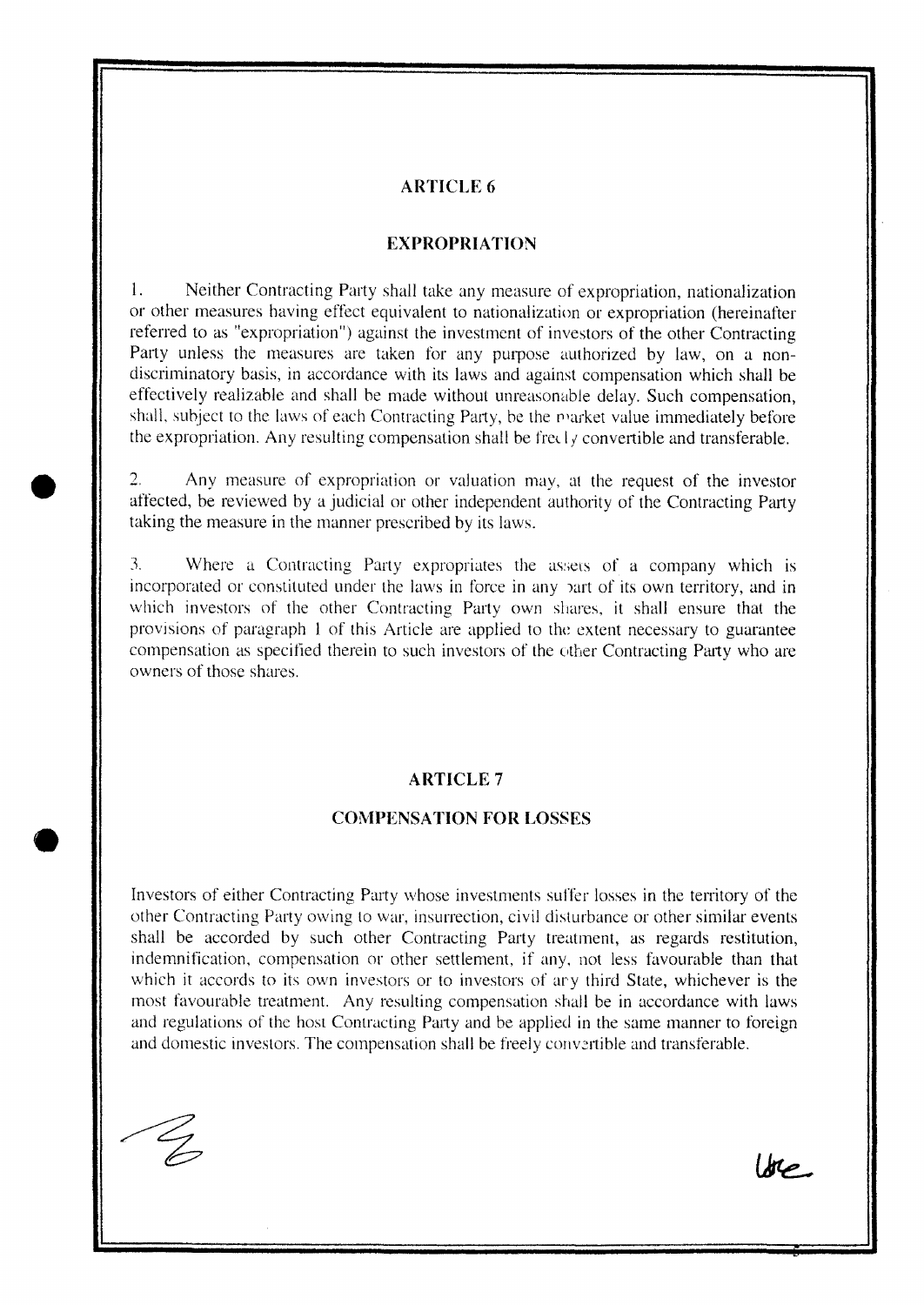### **REPATRIATION AND TRANSFERS**

1. Each Contracting Party shall permit the investors all transfers, on a nondiscriminatory basis, of their capital and the returns from any investments. The transfers shall be made in a freely useable currency, without any restriction or delay at the prevailing market rate on the date of transfer. Such transfers shall include in particular, though not exclusively:

- (a) profits, capital gains, dividends, royalties, interest and other current income accruing from an investment;
- (b) the proceeds of the total or partial liquidation of an investment;
- (c) repayments macle pursuant to a loan agreement in connection with an investment;

(d) license or other fees in relation to intellectual property rights, know-how or goodwill in relation to the matters in Article  $l(2)(d)$ ;

(e) payments in respect of technical assistance, technical service and management fees;

- (f) payments in connection with contracting projects;
- (g) earnings of nationals of the other Contracting Party who work in connection with an investment in the territory of the former Contracting Party.

2. Nothing in paragraph I of this Article shall affect the free transfer of compensation paid under Articles 6 and 7 of this Agreement.

3. Notwithstanding paragraph 1 and 2 of this Article, a Party may delay or prevent a transfer through the equitable, non-discriminatory and goc $\cdot$  faith application of its laws if the investors have not complied with all their legal obligat  $\circ$ ns.

We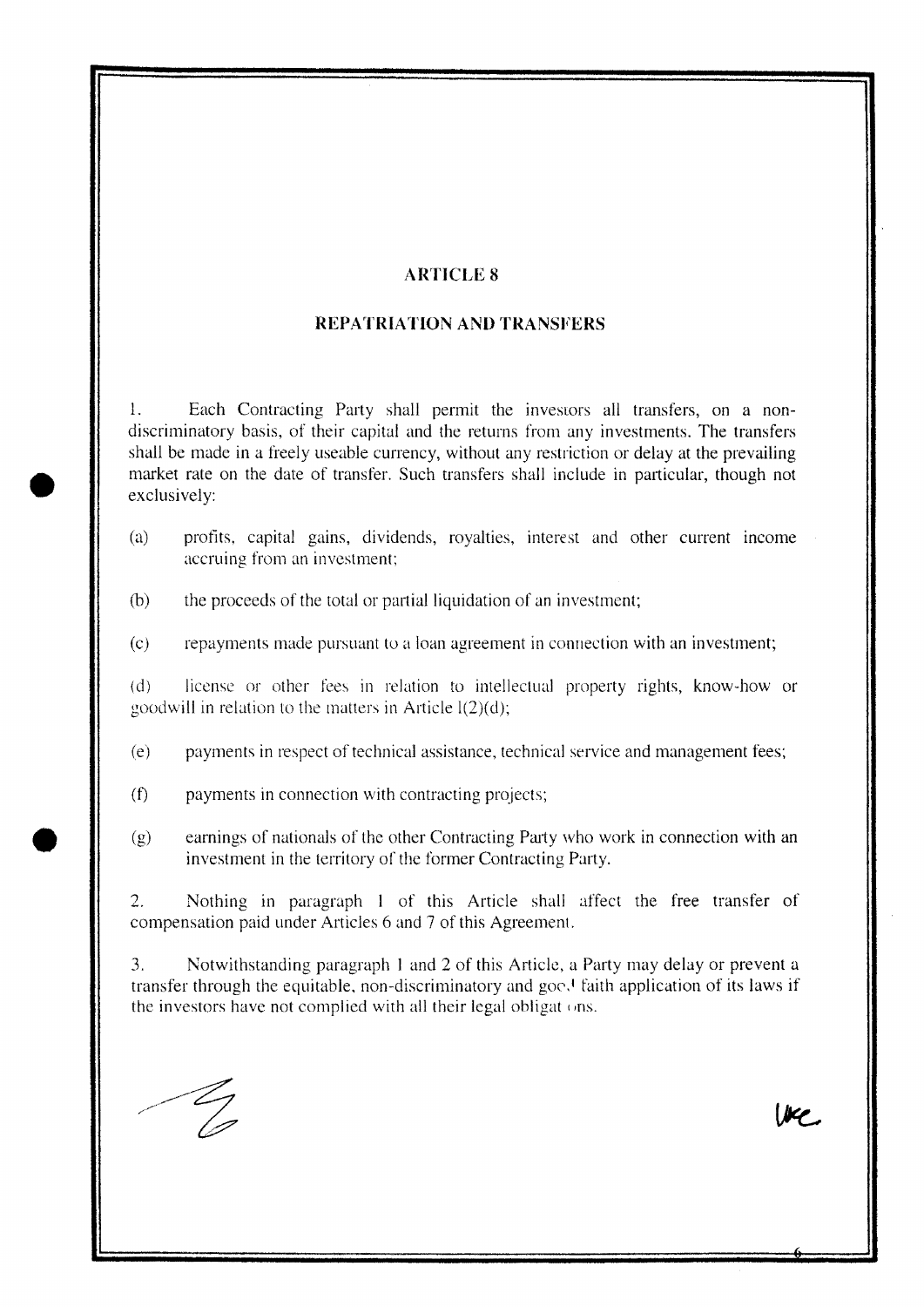### **LAWS**

For the avoidance of any doubt, it is declared that all investments shall, subject to this Agreement, be governed by the laws in force in the territory of the Contracting Party in which such investments are made.

### **ARTICLE 10**

#### **SUBROGA TION**

1. In the event that either Contracting Party or any agency, institution, statutory body or corporation designated by it (hereinafter referred to as "the Insurer") as a result of an indemnity it has given in respect of an investment or any part thereof makes payment to investors in respect of any of their claims under this Agreement, the other Contracting Party acknowledges that the Insurer is entitled by virtue of subrogation to exercise the rights and assert the claims of investors against non-commercial risks. The subrogated rights or claims shall not be greater than the original rights or claims cf the said investor.

2. Any payment made by the Insurer to investors shall not affect the right of such investors to make any claims for the part of the investment not covered by the indemnity provided for in paragraph I of this Article, against the other Contracting Party **in**  accordance with Article 11.

 $\frac{2}{3}$ 

 $U^{\prime}$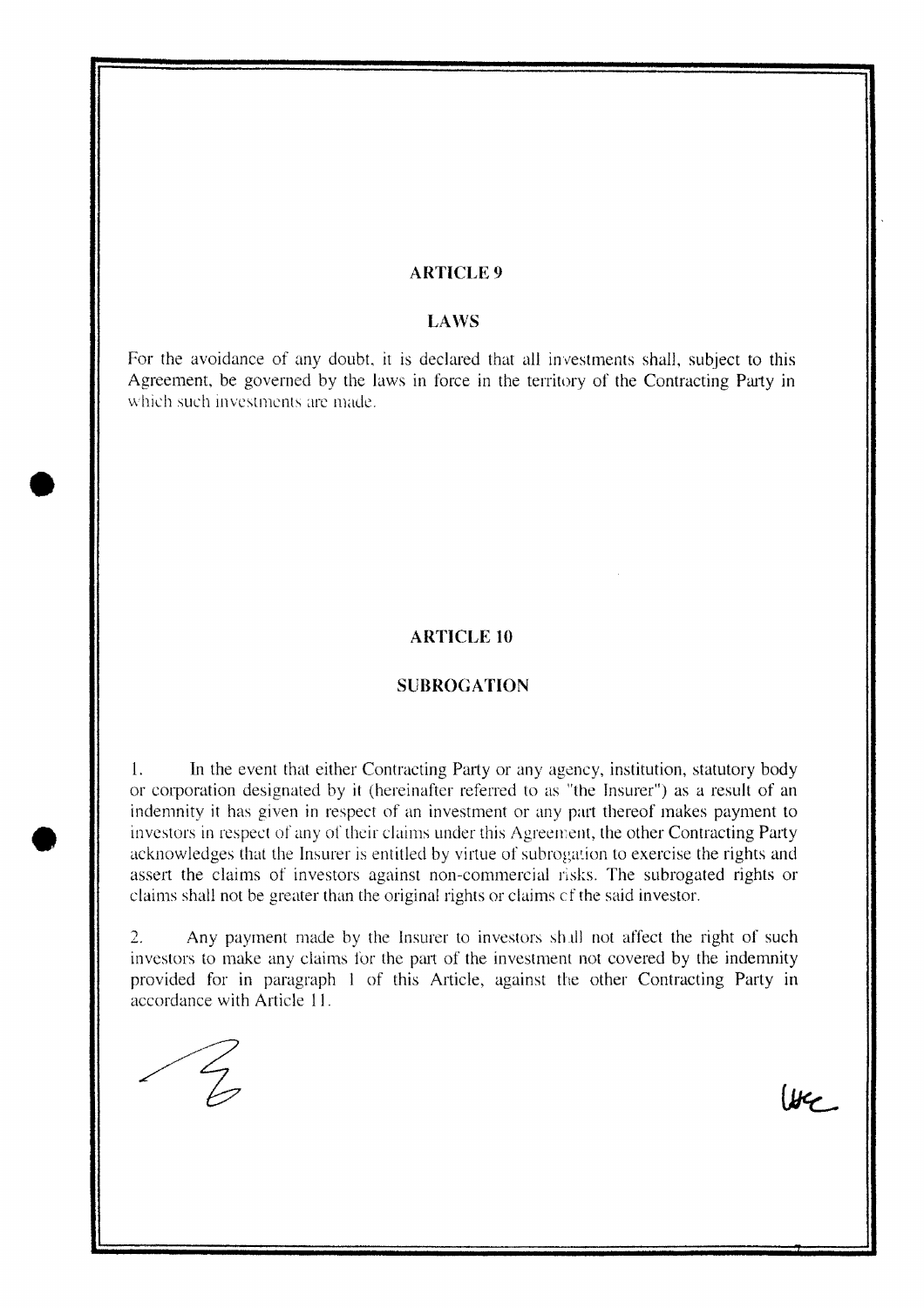### **INVESTMENT DISPUTES**

1. Any dispute between an investor of one Contracting Party and the other Contracting Party in connection with an investment in the territory of the other Contracting Party shall, as far as possible, be settled amicably through negotiations between the patties to the dispute. The party intending to resolve such dispute throug negotiations shall give written notice to the other of its intention.

2. If the dispute cannot be thus resolved as provided in paragraph I of this Article, within 6 months from the date of the notice given there under by either party to the dispute, then, unless the parties have otherwise agreed, it may be submitted either to :

- (a) a competent court of the Contracting Party in whose territory the investment was made;
- (b) conciliation or arbitration by the International Centre for Settlement of Investment Disputes (called "the Centre" in this Agreement) established by the "Convention on the Settlement of Investment Disputes between States and Nationals of Other States" opened for signature at Washington on 18 March, 1965 (called "the Convention" in this Agreement). Subject to paragraph 4 (a) of this Article, each Contracting Party hereby irrevocably consents in advance under Article 25 of the Convention to submit any dispute to the Ccntre, except the disputes referred to in paragraph 4 (b) of this Article, or
- (c) conciliation in accordance with the Ur,. ed Nations Commission on International Trade Law Rules of Conciliation 1980 or to arbitration in accordance with the United Nations Commission on International Trade Law Rules on Arbitration, 1976.

3. The choice of the investor shall prevail in the event of a difference in the selection of the mode of settlement.

4. Notwithstanding the provisions of paragraph 2 of this Article;

- (a) only the disputes arising in connection with an investment made in conformity with the relevant legislation or approved, under Article 2, and which has actually started may be submitted to the International Center for Settlement of Investment Disputes or any other international dispute settlement mechanism as may be agreed upon by the Contracting Parties;
- (b) disputes relating to the immovable property and rights related to such property are under the exclusive jurisdiction of the competent courts of the relevant Contracting Party and therefore shall not be s omitted to jurisdiction of the International Center for Settlement of Investment Disputes or any other international dispute settlement mechanism; and

 $\mathcal{L}$  /2  $\mathcal{L}$  /2  $\mathcal{L}$  /2  $\mathcal{L}$  /2  $\mathcal{L}$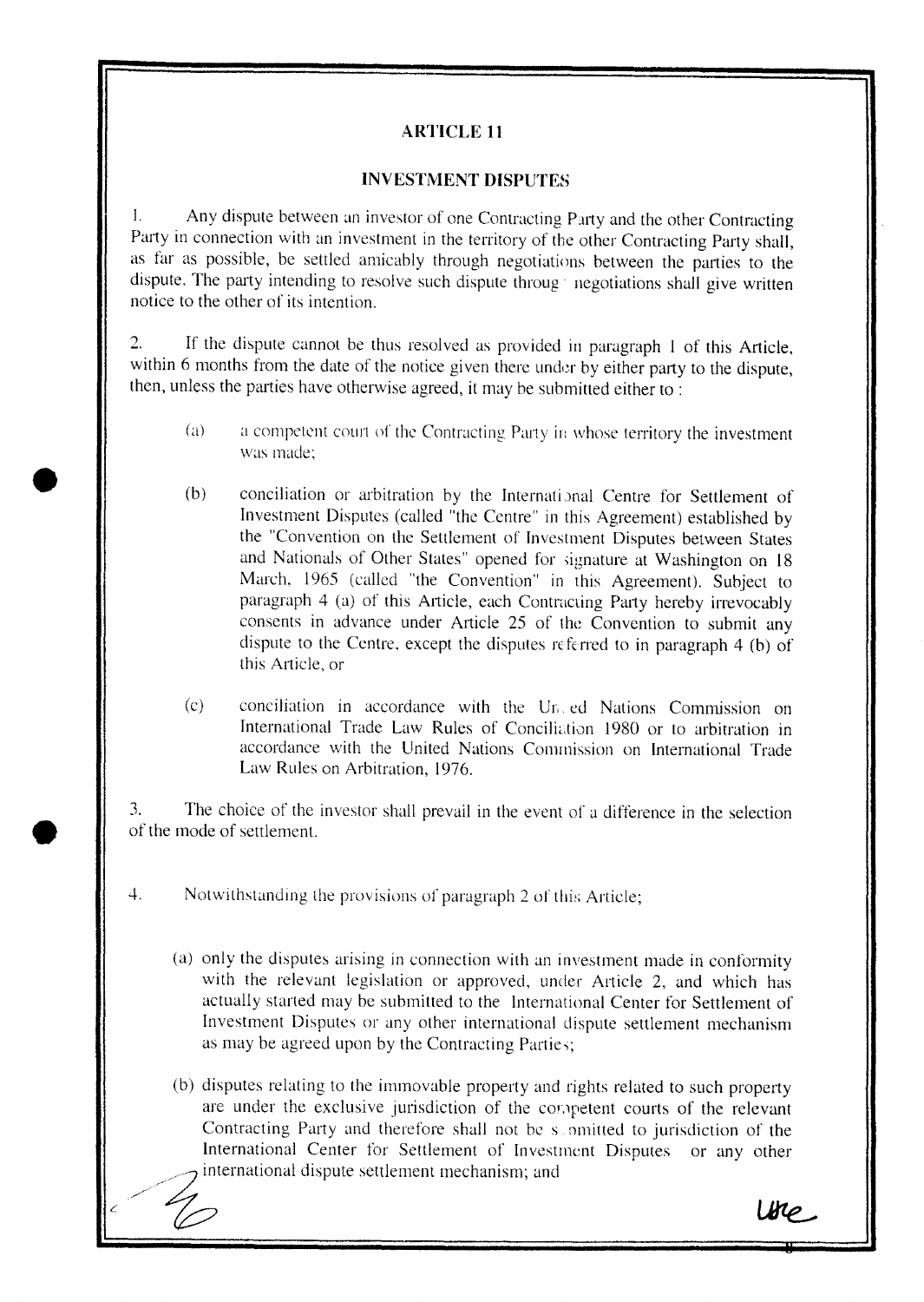(c) with regard to the Article 64 of the Convention on the Settlement of Investment Disputes between States and Nationals of other States, the Contracting Parties separately declare as follows:

i) The Republic of Turkey shall not accept the referral of any disputes arising between the Republic of Turkey and the Republic of Singapore concerning the interpretation or application of the Convention on the Settlement of Investment Disputes between States and Nationals of other States, which is not settled by negotiation, to the International Court of Justice.

ii) The Republic of Singapore agrees to the referral of any disputes arising between the Republic of Singapore and the Republic of Turkey concerning the interpretation or application of the Convention on the Settlement of Investment Disputes between States and Nationals of other States, which is not settled by negotiation, to the International Court of Justice, only if it is done with the consent of both Contracting Parties,

5. Any court judgement, arbitration award or settlement reached pursuant to conciliation, shall be final and binding between the parties to the dispute. Each party commits itself to execute the judgement, award or settlement under its national law.

### **ARTICLE 12**

### **DISPUTES BETWEEN THE CONTRACTING PARTIES**

1. Any dispute between the Contracting Parties concerning the interpretation or application of this Agreement shall, as far as possible, be settled through negotiation.

2. If any dispute cannot be thus settled, it shall upon the request of either Contracting Party be submitted to arbitration. The arbitral tribunal (hereinafter called "the tribunal") shall consist of three arbitrators, one appointed by each Contracting Party and the third, who shall be Chairman of the tribunal, appointed by agreement of the Contracting Parties.

3. Within two months of receipt of the request for arbitration, each Contracting Party shall appoint one arbitrator, and within two months of such appointment of the two arbitrators, the Contracting Parties shall appoint the third arbitrator.

4. If the trihunal shall not have been constituted within four months of receipt of the request for arbitration, either Contracting Party may, in the absence of any other agreement, invite the President of the International Court of Justice to appoint the arbitrator or arbitrators not yet appointed. If the President is a national of either Contracting Party or if he is unable to do so, the Vice-President may be invited to do so. If the Vice-President is a national of either Contracting Party or if he is unable to do so, the Member of the International Court of Justice next in seniority who is not a national of either Contracting Party may be invited to make the necessary appointments, and so on.

Ure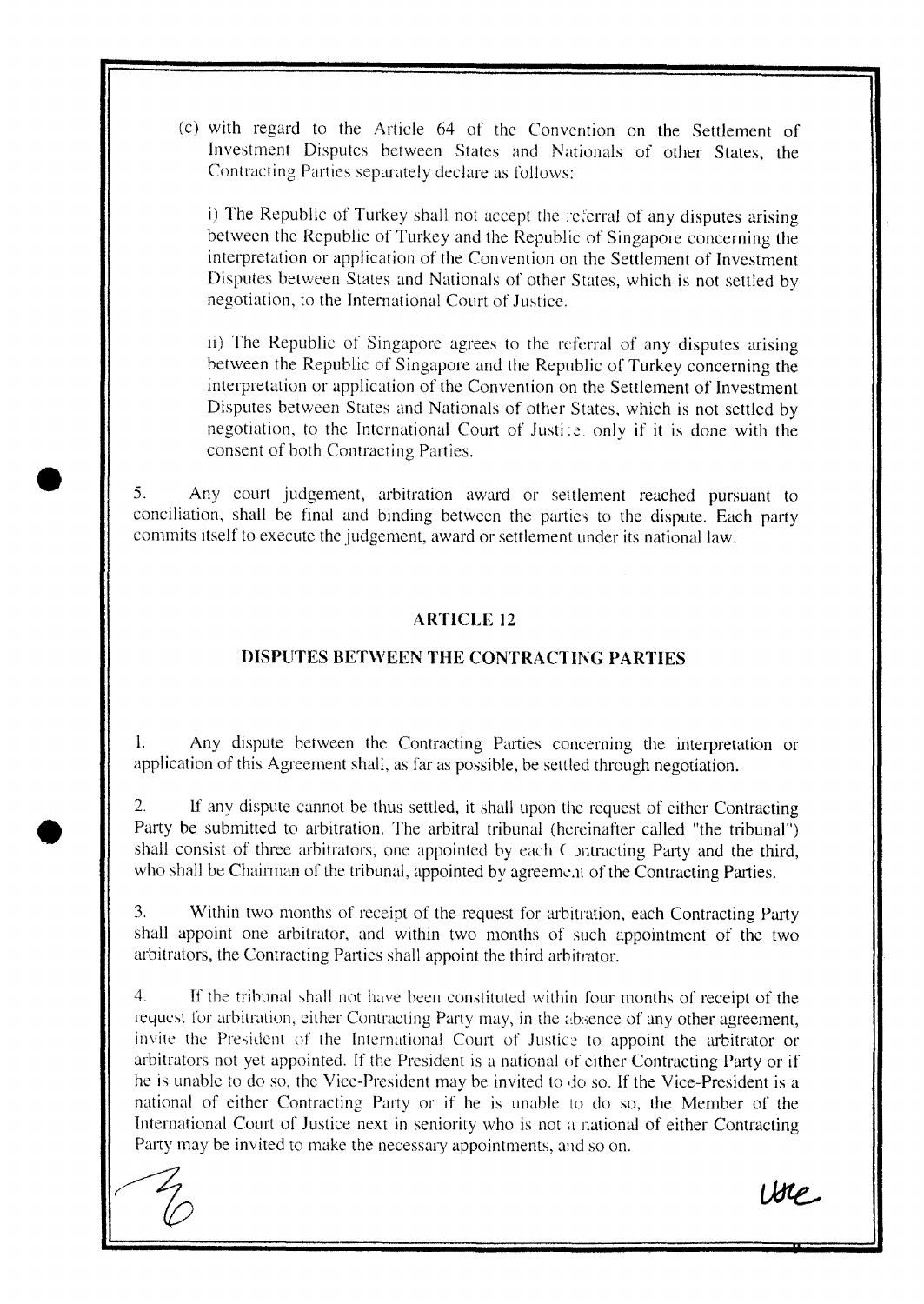$5.$  The tribunal shall reach its decision by a majority of votes,

6. The tribunal's decision shall be final and the Contracting Parties shall abide by and comply with the terms of its award.

7. Each Contracting Party shall bear the costs of its own member of the tribunal and of its representation in the arbitration proceedings and half the costs of the Chairman and the remaining costs. The tribunal may, however, in its decision direct that a higher proportion of costs shall be borne by one of the two Contracting Parties, and this award shaH be binding on both Contracting Parties.

8, Apatt from the above the tribunal shall establish its own rules of procedure.

# **ARTICLE 13**

### **OTHER OBLIGATIONS**

**If** the legislation of either Contracting Party or international obligations existing at present or established hereafter between the Contracting Parties in addition to this Agreement. result in a position entitling investments by nationals of the other Contracting Party to treatment more favourable than is provided for by this Agreement, such position shall not be affected by this Agreement. Each Contracting Party shall observe any commitment in accordance with its laws additional to those specified in this Agreement entered into by the Contracting Party, with investors of the other Contracting Party as regards their investments,

We